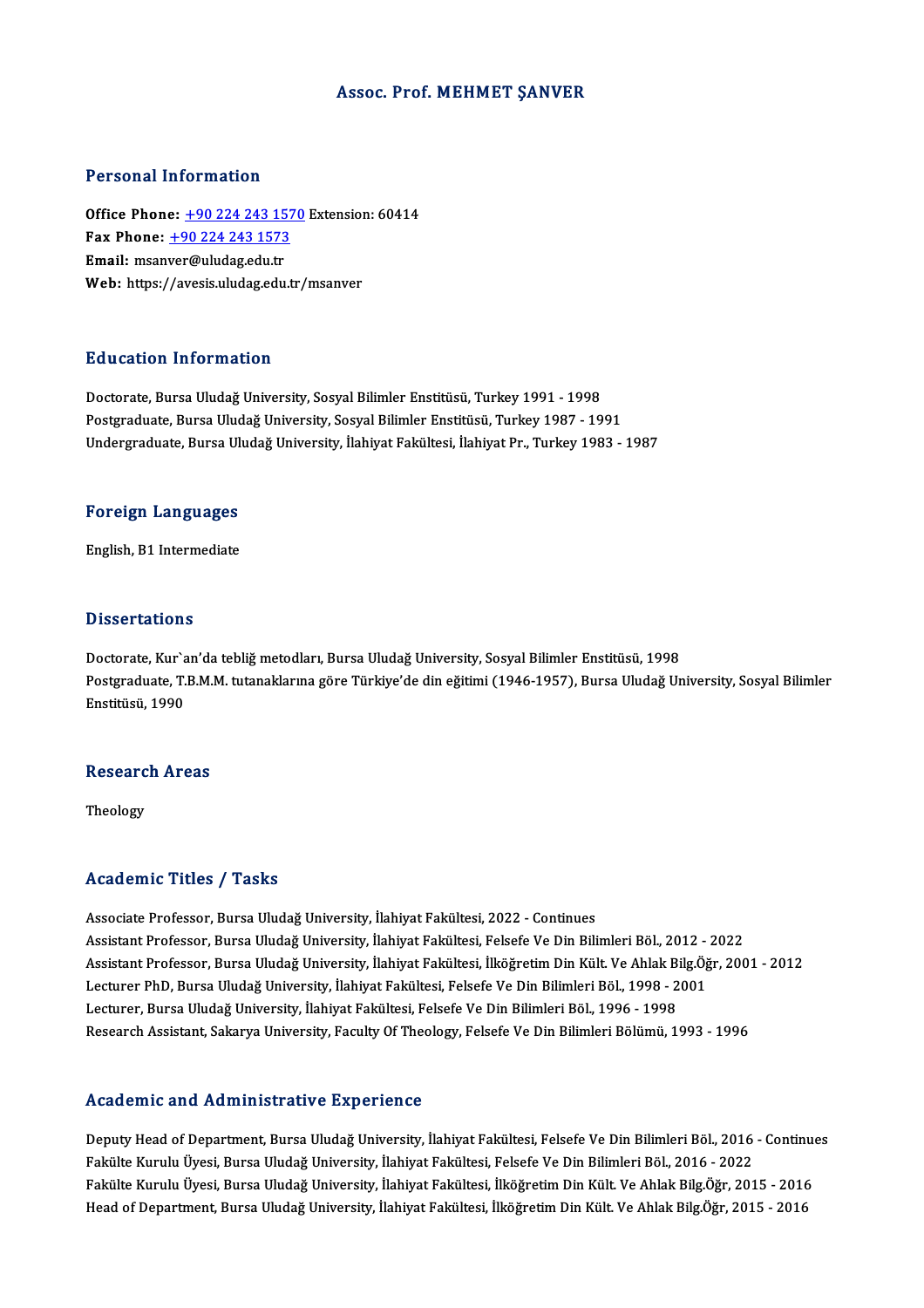Deputy Head of Department, Bursa Uludağ University, İlahiyat Fakültesi, Felsefe Ve Din Bilimleri Böl., 2004 - 2012

### Courses

Courses<br>KUR'AN'DA EĞİTİM METODLARI, Postgraduate, 2016 - 2017, 2017 - 2018, 2018 - 2019, 2019 - 2020, 2020 - 2021, 2021<br>2022 2021<br>2022 -<br>2022 -KUR'AN'DA EĞİTİM METODLARI, Postgraduate, 2016 - 2017, 201<br>- 2022<br>KÜLTÜRLER ARASI DİN ÖĞRETİMİ, Undergraduate, 2020 - 2021<br>DOKTOBA UZMANLUK ALAN DEPSİ, Dostorata, 2016 - 2017, 2017 - 2022<br>KÜLTÜRLER ARASI DİN ÖĞRETİMİ, Undergraduate, 2020 - 2021<br>DOKTORA UZMANLIK ALAN DERSİ, Doctorate, 2016 - 2017, 2017 - 2018, 2018 - 2019, 2019 - 2020, 2020 - 2021, 2021 -KÜLT<mark><br>DOKT</mark><br>2022<br>DOKT DOKTORA UZMANLIK ALAN DERSİ, Doctorate, 2016 - 2017, 2017 - 2018, 2018 - 2019, 2019 - 2020, 202<br>2022<br>DOKTORA TEZ YÖNETİMİ, Doctorate, 2016 - 2017, 2017 - 2018, 2018 - 2019, 2019 - 2020, 2020 - 2021<br>REHRERLİK Undergraduata 2022<br>DOKTORA TEZ YÖNETİMİ, Doctorate, 2016 - 2017, 2017 - 2018, 2018 - 2019, 2019 - 2020, 2020 - 2021<br>REHBERLİK, Undergraduate, 2018 - 2019, 2019 - 2020, 2020 - 2021<br>MDR YL TEZ YÖNETİMİ, Postgraduate, 2020 - 2021, 2021 - 2 REHBERLİK, Undergraduate, 2018 - 2019, 2019 - 2020, 2020 - 2021 EĞİTİMDEÖLÇMEVEDEĞERLENDİRME,Undergraduate,2018 -2019,2019 -2020,2021 -2022 KUR'AN'DAİNSANVEEĞİTİM,Undergraduate,2017 -2018,2018 -2019,2019 -2020,2020 -2021,2021 -2022 EĞİTİMDE ÖLÇME VE DEĞERLENDİRME, Undergraduate, 2018 - 2019, 2019 - 2020, 2021 - 2022<br>KUR'AN'DA İNSAN VE EĞİTİM, Undergraduate, 2017 - 2018, 2018 - 2019, 2019 - 2020, 2020 - 2021, 20<br>OSMANLI DÖNEMİ EĞİTİM TARİHİ, Postgradu KUR'AN'DA İNSAN VE EĞİTİM, Undergraduate, 2017 - 2018, 2018 - 20<br>OSMANLI DÖNEMİ EĞİTİM TARİHİ, Postgraduate, 2016 - 2017, 2018 -<br>Y.L. UZMANLIK ALAN DERSİ, Postgraduate, 2020 - 2021, 2021 - 2022<br>Carasylarında Manayi Danısma OSMANLI DÖNEMİ EĞİTİM TARİHİ, Postgraduate, 2016 - 2017, 2018 - 2019, 2019 - 2020, 2020 - 202<br>Y.L. UZMANLIK ALAN DERSİ, Postgraduate, 2020 - 2021, 2021 - 2022<br>Cezaevlerinde Manevi Danışmanlık ve Rehberlik Hizmetleri, Postg Y.L. UZMANLIK ALAN DERSİ, Postgraduate, 2020 - 2021, 2021 - 2022<br>Cezaevlerinde Manevi Danışmanlık ve Rehberlik Hizmetleri, Postgraduate, 2020 - 2021<br>ÖĞRETMENLİK UYGULAMASI, Undergraduate, 2018 - 2019, 2019 - 2020, 2020 - 2 Cezaevlerinde Manevi Danışmanlık ve Rehberlik Hizmetleri, Postgraduate, 2020 - 2021, 202<br>ÖĞRETMENLİK UYGULAMASI, Undergraduate, 2018 - 2019, 2019 - 2020, 2020 - 2021<br>MUKAYESELİ DİN EĞİTİMİ, Doctorate, 2016 - 2017, 2018 - 2 ÖĞRETMENLİK UYGULAMASI, Undergraduate, 2018 - 2019, 2019 - 2020, 2020 - 2021<br>MUKAYESELİ DİN EĞİTİMİ, Doctorate, 2016 - 2017, 2018 - 2019, 2019 - 2020, 2020 -<br>Öğretmenlik Uygulaması, Undergraduate, 2021 - 2022<br>Y.L. TEZ YÖNE MUKAYESELİ DİN EĞİTİMİ, Doctorate, 2016 - 2017, 2018 - 2019, 2019 - 2020, 2020 - 2021 Öğretmenlik Uygulaması, Undergraduate, 2021 - 2022<br>Y.L. TEZ YÖNETİMİ, Postgraduate, 2019 - 2020, 2020 - 2021, 2021 - 2022<br>TÜRK EĞİTİM SİSTEMİ VE OKUL YÖNETİMİ, Undergraduate, 2020 - 2021<br>AHLAK ve DEĞERLER EĞİTİMİ, Undergra Y.L. TEZ YÖNETİMİ, Postgraduate, 2019 - 2020, 2020 - 2021,<br>TÜRK EĞİTİM SİSTEMİ VE OKUL YÖNETİMİ, Undergraduate, 2<br>AHLAK ve DEĞERLER EĞİTİMİ, Undergraduate, 2020 - 2021<br>ÖZEL ÖĞPETİM YÖNTEMI ERİ, Undergraduate, 2016, 2017, 2 TÜRK EĞİTİM SİSTEMİ VE OKUL YÖNETİMİ, Undergraduate, 2020 - 2021<br>AHLAK ve DEĞERLER EĞİTİMİ, Undergraduate, 2020 - 2021<br>ÖZEL ÖĞRETİM YÖNTEMLERİ, Undergraduate, 2016 - 2017, 2017 - 2018<br>UZMANLIK ALAN DERSİ, Dostorate, 2017, AHLAK ve DEĞERLER EĞİTİMİ, Undergraduate, 2020 - 2021<br>ÖZEL ÖĞRETİM YÖNTEMLERİ, Undergraduate, 2016 - 2017, 2017 - 2018<br>UZMANLIK ALAN DERSİ, Doctorate, 2017 - 2018 ÖZEL ÖĞRETİM YÖNTEMLERİ, Undergraduate, 2016 -<br>UZMANLIK ALAN DERSİ, Doctorate, 2017 - 2018<br>EĞİTİM BİLİMİNE GİRİŞ, Undergraduate, 2017 - 2018<br>KUR'AN'DA EĞİTİM METODI ARL Bostanaduate, 2017 KUR'AN'DA EĞİTİM METODLARI, Postgraduate, 2017 - 2018<br>DİN EĞİTİMİ, Undergraduate, 2016 - 2017 EĞİTİM BİLİMİNE GİRİŞ, Undergraduate, 2016<br>KUR'AN'DA EĞİTİM METODLARI, Postgradı<br>DİN EĞİTİMİ, Undergraduate, 2016 - 2017<br>ÖĞPETİM TEKNOLOJL ERİ VE MATERYAL 1 KUR'AN'DA EĞİTİM METODLARI, Postgraduate, 2017 - 2018<br>DİN EĞİTİMİ, Undergraduate, 2016 - 2017<br>ÖĞRETİM TEKNOLOJİLERİ VE MATERYAL TASARIMI, Undergraduate, 2016 - 2017<br>AHLAK VE DEĞERLER EĞİTİMİ, Undergraduata, 2016 - 2017 DİN EĞİTİMİ, Undergraduate, 2016 - 2017<br>ÖĞRETİM TEKNOLOJİLERİ VE MATERYAL TASARIMI, Undergr<br>AHLAK VE DEĞERLER EĞİTİMİ, Undergraduate, 2016 - 2017<br>HİTARET VE MESLEKİ UVCULAMA IL Undergraduata, 2016 ÖĞRETİM TEKNOLOJİLERİ VE MATERYAL TASARIMI, Undergradua<br>AHLAK VE DEĞERLER EĞİTİMİ, Undergraduate, 2016 - 2017<br>HİTABET VE MESLEKİ UYGULAMA II, Undergraduate, 2016 - 2017<br>KÜLTÜPLERARASLENN ÖĞRETİMİ, Undergraduate, 2016 - 201 AHLAK VE DEĞERLER EĞİTİMİ, Undergraduate, 2016 - 2017<br>HİTABET VE MESLEKİ UYGULAMA II, Undergraduate, 2016 - 201<br>KÜLTÜRLERARASI DİN ÖĞRETİMİ, Undergraduate, 2016 - 2017<br>SINUE VÖNETİMİ, Undergraduata, 2016 - 2017 HİTABET VE MESLEKİ UYGULAMA II, Undergradu<br>KÜLTÜRLERARASI DİN ÖĞRETİMİ, Undergradu<br>SINIF YÖNETİMİ, Undergraduate, 2016 - 2017<br>DİN KÜLTÜPÜ VE AHLAK BİLCİSİ VE ÖĞRETİM SINIF YÖNETİMİ, Undergraduate, 2016 - 2017<br>DİN KÜLTÜRÜ VE AHLAK BİLGİSİ VE ÖĞRETİMİ, Undergraduate, 2016 - 2017 SINIF YÖNETİMİ, Undergraduate, 2016 - 2017<br>DİN KÜLTÜRÜ VE AHLAK BİLGİSİ VE ÖĞRETİMİ, Undergradı<br>KUR AN DA İNSAN VE EĞİTİM, Undergraduate, 2016 - 2017<br>OKUL DENEVIMİ, Undergraduate, 2016 - 2017 DİN KÜLTÜRÜ VE AHLAK BİLGİSİ VE ÖĞRETİM<br>KUR AN DA İNSAN VE EĞİTİM, Undergraduate,<br>OKUL DENEYİMİ, Undergraduate, 2016 - 2017 OKUL DENEYİMİ, Undergraduate, 2016 - 2017<br>Advising Theses

Advising Theses<br>Şanver M., Üniversite gençliğinin din ve değerler eğitimi açısından sosyal medya deneyimi (Bursa Uludağ Üniversitesi<br>Önneği), Destarata B.SARITUNC(Student), 2021 sanver M., Üniversite gençliğinin din ve değerler<br>Şanver M., Üniversite gençliğinin din ve değerler<br>örneği), Doctorate, B.SARITUNÇ(Student), 2021 Şanver M., Üniversite gençliğinin din ve değerler eğitimi açısından sosyal medya deneyimi (Bursa Uludağ<br>örneği), Doctorate, B.SARITUNÇ(Student), 2021<br>ŞANVER M., Correlation between physiognomy and education based on Islami örneği), Doctorate, B.SARITUNÇ(Student), 2021<br>ŞANVER M., Correlation between physiognomy and education based on Islamic resources, Postgraduate,<br>S.Şimşek(Student), 2019 SANVER M., Correlation between physiognomy and education based on Islamic resources, Postgraduate,<br>S.Şimşek(Student), 2019<br>SANVER M., Pedagogical competencies of educators / religious officials who take part in religous ed S.Şimşek(Student), 2019<br>ŞANVER M., Pedagogical competencies of educators / religious of<br>children (4-6 age group), Postgraduate, B.Kara(Student), 2019<br>SANVER M. The sensent of teleranse in terme of religious educe ŞANVER M., Pedagogical competencies of educators / religious officials who take part in religous education of pre<br>children (4-6 age group), Postgraduate, B.Kara(Student), 2019<br>ŞANVER M., The concept of tolerance in terms o children (4-6 age group), Postgraduate, B.Kara(Student), 2019<br>ŞANVER M., The concept of tolerance in terms of religious education, Postgraduate, M.Kesimoğlu(Student), 2018<br>ŞANVER M., Imam hatip schools principals' leadersh \$ANVER M., The concept of tolerance in terms of religious education, Postgraduate, M.Kesimoğlu(Student), 2019<br>\$ANVER M., Imam hatip schools principals' leadership insights, Postgraduate, \$.SEVİNÇ(Student), 2018<br>\$ANVER M., ŞANVER M., Imam hatip schools principals' leadership insights, Postgraduate, Ş.SEVİNÇ(<br>ŞANVER M., Religious and values education at alternative school approaches, Doctorate,<br>ŞANVER M., Islamic religious education in Serbia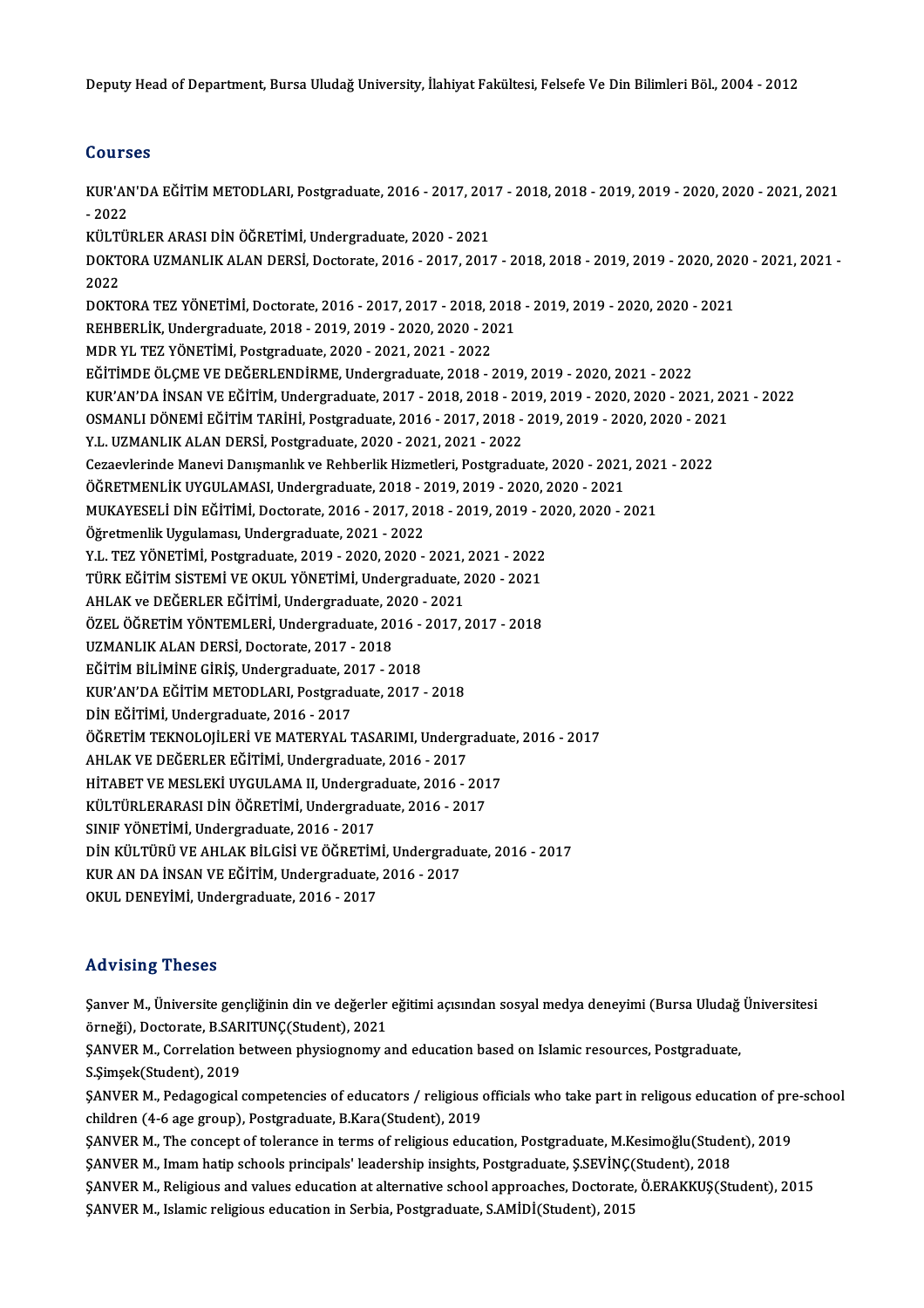SANVER M., Surat al-İsra in terms of religions education, Postgraduate, K.AYDİN(Student), 2014<br>SANVER M., Beligious education in the XIII th century Anatolie: The example of Vunus Emne, Post

ŞANVER M., Religious education in the XIII th century Anatolio: The example of Yunus Emre, Postgraduate,<br>O.SULİMAN(Student), 2011 SANVER M., Surat al-İsra in t<br>SANVER M., Religious educa<br>O.SULİMAN(Student), 2011<br>SANVER M. Imam batin seb ŞANVER M., Religious education in the XIII th century Anatolio: The example of Yunus Emre, Postgraduate,<br>O.SULİMAN(Student), 2011<br>ŞANVER M., Imam-hatip schools as religous education centers in bulgaria problems-expectation

O.SULİMAN(Student)<br>ŞANVER M., Imam-ha<br>E.Ali(Student), 2007<br>SANVER M., Bulgarist ŞANVER M., Imam-hatip schools as religous education centers in bulgaria problems-expectations, Postgradı<br>E.Ali(Student), 2007<br>ŞANVER M., Bulgaristan'da bir din eğitimi öğretimi kurumu olarak imam-hatip liseleri: Beklenti v

E.Ali(Student), 2007<br>ŞANVER M., Bulgaristan'da bir din eğ<br>Postgraduate, E.ALİ(Student), 2007<br>SANVER M., Evoluation of in servise ŞANVER M., Bulgaristan'da bir din eğitimi öğretimi kurumu olarak imam-hatip liseleri: Beklenti ve sorunlar,<br>Postgraduate, E.ALİ(Student), 2007<br>ŞANVER M., Evaluation of in-service training specialization courses in terms of

Postgraduate, E.ALİ(Student), 2007<br>ŞANVER M., Evaluation of in-service training specialization courses in terms of religious education, Postgraduate,<br>M.KARA(Student), 2006

### Articles Published in Other Journals

- ITT THE PUBLISHED AN OTHET JOUT SUNDER SUNDER SUNDER SUNDER SUNDER SUNDER SUNDER SUNDER SUNDER SUNDER SUNDER S<br>I. SOSYAL HİZMET VE DEZAVANTAJLI BİREYLERLE ETKİLEŞİM KONUSUNDA DİN GÖREVLİSİ VEYA DİN RÖTIMCISI ADAVI ÖĞRENCI SEĞ TÜƏNƏNƏQ IN ƏTNƏT JƏQTIMLƏ<br>SOSYAL HİZMET VE DEZAVANTAJLI BİREYLERI<br>EĞİTİMCİSİ ADAYI ÖĞRENCİLERİN GÖRÜŞLERİ SOSYAL HİZMET VE<br>EĞİTİMCİSİ ADAYI (<br>Şanver M., Sarıtunç B.<br>Türkiye Sesyal Arastr EĞİTİMCİSİ ADAYI ÖĞRENCİLERİN GÖRÜŞLERİ<br>Şanver M., Sarıtunç B.<br>Türkiye Sosyal Araştırmalar Dergisi, vol.24, no.2, pp.373-384, 2020 (Refereed Journals of Other Institutions)<br>İalâm Din Eğitiminde Mantesseri Medelinin Uygulan
	-

Şanver M., Sarıtunç B.<br>Türkiye Sosyal Araştırmalar Dergisi, vol.24, no.2, pp.373-384, 2020 (Refereed Journals of Other Institutions)<br>II. İslâm Din Eğitiminde Montessori Modelinin Uygulanabilirliği Üzerine (Upon the Applica Türkiye Sosyal Araştırmalar Dergisi, vol.24, no.2, pp.373-<br>İslâm Din Eğitiminde Montessori Modelinin Uygula<br>Montessori Model in Islamic Religious Education)<br>SANVER M. YURDACÜL A İslâm Din Eğitiminde Me<br>Montessori Model in Isl<br>ŞANVER M., YURDAGÜL A.<br>Karaalmas Jaurnal of Edua

Montessori Model in Islamic Religious Education)<br>ŞANVER M., YURDAGÜL A.<br>Karaelmas Journal of Educational Sciences (Karaelmas Eğitim Bilimleri Dergisi), vol.7, no.1, pp.19-36, 2019<br>(Refereed Journals of Other Institutione) SANVER M., YURDAGÜL A.<br>Karaelmas Journal of Educational Science<br>(Refereed Journals of Other Institutions)<br>FRKEN COCUKLUK FĞİTİMİNDE KÜLI (Refereed Journals of Other Institutions)

- III. ERKEN ÇOCUKLUK EĞİTİMİNDE KÜLTÜR EDİNİMİ VE BİR UYGULAMA<br>ŞANVER M., SARITUNÇ B., ERAKKUŞ Ö. ERKEN ÇOCUKLUK EĞİTİMİNDE KÜLTÜR EDİNİMİ VE BİR UYGULAMA<br>ŞANVER M., SARITUNÇ B., ERAKKUŞ Ö.<br>SSSJOURNAL (SOCIAL SCIENCESSTUDIES JOURNAL), vol.4, no.22, pp.4066-4073, 2018 (Refereed Journals of Other<br>Institutions) SANVER M., S<br>SSSJOURNAL<br>Institutions)<br>Subistan'ds SSSJOURNAL (SOCIAL SCIENCESSTUDIES JOURNAL),<br>Institutions)<br>IV. Sırbistan'da İslam Din Eğitimi: Süreç ve İşleyiş<br>SANVER M. Amidi S
- Institutions)<br>S<mark>ırbistan'da İslam</mark><br>ŞANVER M., Amidi S.<br>TALİM : JOUPNAL OF Sırbistan'da İslam Din Eğitimi: Süreç ve İşleyiş<br>ŞANVER M., Amidi S.<br>TALİM : JOURNAL OF EDUCATION IN MUSLIM SOCIETIES AND COMMUNITIES, vol.2, no.1, pp.85-125, 2018 (Other<br>Refereed National Journale) SANVER M., Amidi S.<br>TALİM : JOURNAL OF EDUCA<br>Refereed National Journals)<br>DİN AHI ÂK VE DEČERLE
- Refereed National Journals)<br>V. DİN, AHLÂK VE DEĞERLER EĞİTİMİ AÇISINDAN TÜRK KÜLTÜRÜNDEKİ EĞİTİM ANLAYIŞLARIYLA Refereed National Journals)<br>DİN, AHLÂK VE DEĞERLER EĞİTİMİ AÇISINDAN TÜRK KÜLTÜRÜNDEKİ I<br>FARKLI/ALTERNATİF EĞİTİM ANLAYIŞLARI ARASINDA BİR MUKAYESE<br>SANVER M. SARITINC B. ERAKKUŞ Ö. MUSTAFAYEVA I DİN, AHLÂK VE DEĞERLER EĞİTİMİ AÇISINDAN TÜ<br>FARKLI/ALTERNATİF EĞİTİM ANLAYIŞLARI ARASI<br>ŞANVER M., SARITUNÇ B., ERAKKUŞ Ö., MUSTAFAYEVA L.<br>Sagirl Sgianges Studies Jaumal (SSSLaumal) val 3-ns 6-n

SANVER M., SARITUNÇ B., ERAKKUŞ Ö., MUSTAFAYEVA L.

Social Sciences Studies Journal (SSSJournal), vol.3, no.6, pp.884-893, 2017 (Refereed Journals of Other Institutions) Social Sciences Studies Journal (SSSJournal), vol.3, no.6, pp.884-893, 2017 (Refereed Journ<br>Institutions)<br>VI. Montessori Okullarında Temel Eğitimde Din ve Değerler Eğitimiyle İlgili Dersler<br>FRAKKUS Ö SANVER M

Institutions)<br>**Montessori Okullarınd**<br>ERAKKUŞ Ö., ŞANVER M.<br>Illudağ Üniversitesi Fğiti

ERAKKUŞ Ö., ŞANVER M.<br>Uludağ Üniversitesi Eğitim Fakültesi Dergisi, vol.29, no.2, pp.431-444, 2016 (Other Refereed National Journals)

ERAKKUŞ Ö., ŞANVER M.<br>Uludağ Üniversitesi Eğitim Fakültesi Dergisi, vol.29, no.2, pp.431-444, 2016 (Other Refereed National Journals<br>VII. Öğretmen ve Okul Yöneticilerinin Görüşlerine Göre Uluslararası Bakalorya Okullar Uludağ Üniversitesi Eğitim Fakülte<br>Öğretmen ve Okul Yöneticileri<br>Eğitimi Açısından Okul Ortamı<br>SANVER M Öğretmen<br>Eğitimi Açı<br>ŞANVER M.<br>Hü İlebiyat Eğitimi Açısından Okul Ortamı<br>ŞANVER M.<br>U.Ü. İlahiyat Fakültesi Dergisi, vol.25, no.2, pp.81-96, 2016 (Other Refereed National Journals)<br>İsra Sunesi ne Fğitsel Bir Belus SANVER M.<br>U.Ü. İlahiyat Fakültesi Dergisi, vol.2!<br>VIII. İsra Suresi ne Eğitsel Bir Bakış<br>Sanver M., Aydin K.

## U.Ü. İlahiyat Fakülte<br>İsra Suresi ne Eği<br>Şanver M., Aydin K.<br>H.Ü. İlahiyat Fakilte

İsra Suresi ne Eğitsel Bir Bakış<br>Şanver M., Aydin K.<br>U.Ü. İlahiyat Fakiltesi Dergisi, vol.23, no.2, pp.27-61, 2014 (National Refreed University Journal)<br>Unen The Festunes of Human Bayshology in the Qur an

### Sanver M., Aydin K.<br>U.Ü. İlahiyat Fakiltesi Dergisi, vol.23, no.2, pp.27-61, 2014 (National IX.<br>IX. Upon The Features of Human Psychology in the Qur an U.Ü. İlahiyat<br>Upon The<br>ŞANVER M.<br>Internation

Upon The Features of Human Psychology in the Qur an<br>ŞANVER M.<br>International Journal of Humanities and Social Science, vol.3, pp.283-285, 2013 (Refereed Journals of Other<br>Institutione) SANVER M.<br>International<br>Institutions)<br>Unen Cemm International Journal of Humanities and Social Science, vol.3, pp.28<br>Institutions)<br>X. Upon Common Values in Religions and Qur anic Approach<br>SANVEP M

Institutions<br><mark>Upon Com</mark><br>ŞANVER M.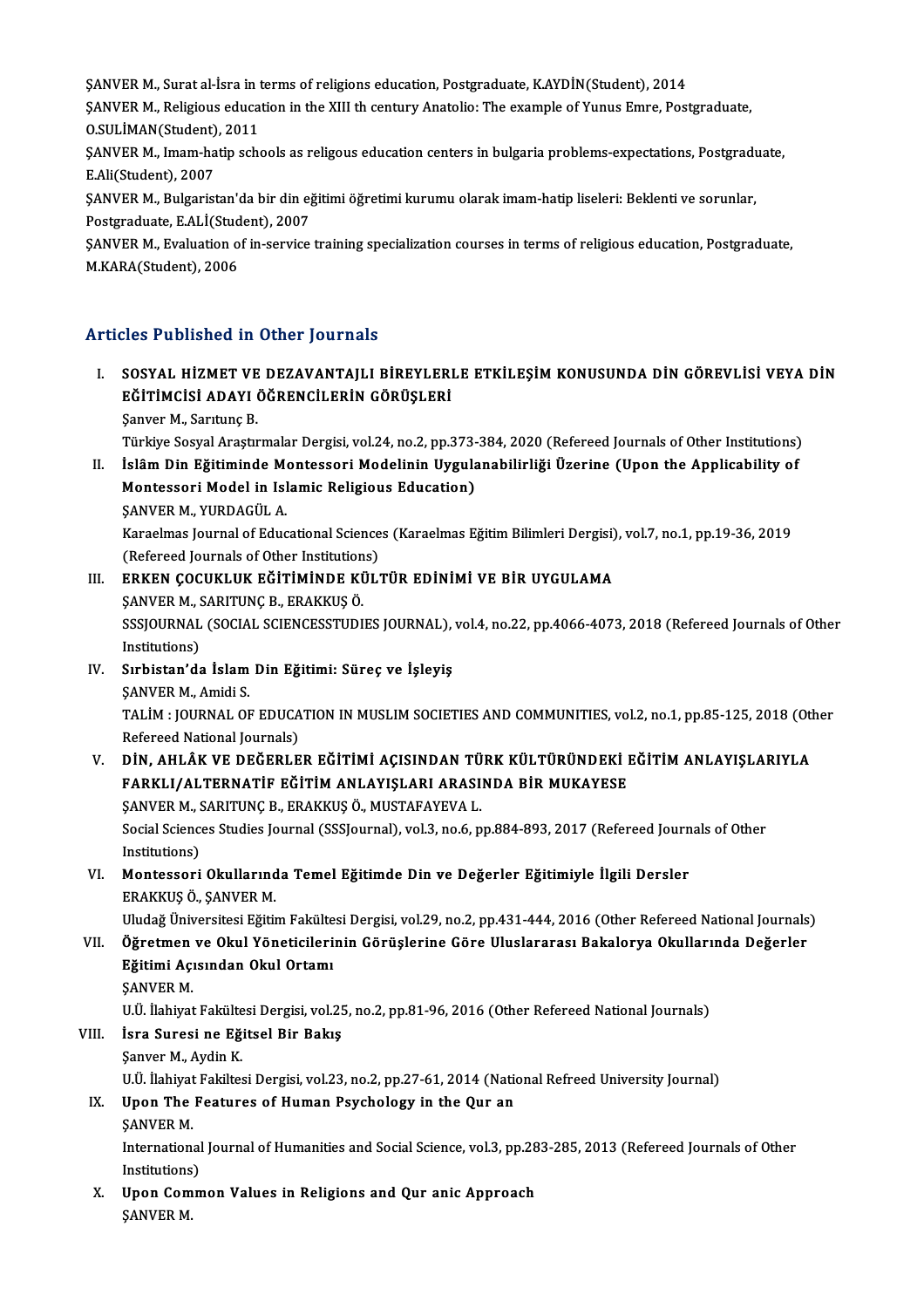International Journal of Humanities and Social Science, vol.2, no.24, pp.282-284, 2012 (Refereed Journals of Other<br>Institutions) International<br>Institutions)<br>The Subiest International Journal of Humanities and Social Science, vol.2, no.24, pp.282-284, 2012 (Refereed Journals of Oth<br>Institutions)<br>XI. The Subjects Primary Education Students Focused On Most A Research on the 5th Grade Student

Institutions)<br>XI. The Subjects Primary Education Students Focused On Most A Research on the 5th Grade Students<br>SANVER M. The Subjects Primary Education Students Focused On Most A Research on the 5th Grade Student<br>SANVER M.<br>American International Journal of Contemporary Research, vol.2, pp.41-49, 2012 (Refereed Journals of Other<br>Institutions)

SANVER M.<br>American Int<br>Institutions)<br>Cami Cacuk American International Journal of Contemporary<br>Institutions)<br>XII. Cami Çocuk Yakınlaşmasında Ailenin Önemi<br>SANIVER M

Institutions)<br>Cami Çocu<br>ŞANVER M.<br>Divanet Avl Cami Çocuk Yakınlaşmasında Ailenin Önemi<br>ŞANVER M.<br>Diyanet Aylık Dergi, vol.25, pp.20-22, 2011 (National Non-Refereed Journal)<br>Kur an ın Muhataburla Diyalog Kurma Süreginde Ortak Değerlerin Y

SANVER M.<br>Diyanet Aylık Dergi, vol.25, pp.20-22, 2011 (National Non-Refereed Journal)<br>XIII. Kur an ın Muhatabıyla Diyalog Kurma Sürecinde Ortak Değerlerin Yeri ve Rolü<br>SANVER M. Diyanet Ayl<br><mark>Kur an ın</mark> l<br>ŞANVER M.<br>Uludeğ Üni Uludağ Üniversitesi İlahiyat Fakültesi Dergisi, vol.13, no.2, pp.157-168, 2004 (Other Refereed National Journals)

ŞANVER M.<br>Uludağ Üniversitesi İlahiyat Fakültesi Dergisi, vol.13, no.2, pp.157-168, 2004 (Othe<br>XIV. Dinî Tebliğ ve Eğitim Açısından Kur an da İnsan Psikolojisi ve Özellikleri<br>SANVER M Uludağ Üniv<br><mark>Dinî Tebli</mark>ğ<br>ŞANVER M.<br>Uludağ Üniv Dinî Tebliğ ve Eğitim Açısından Kur an da İnsan Psikolojisi ve Özellikleri<br>ŞANVER M.<br>Uludağ Üniversitesi İlahiyat Fakültesi Dergisi, vol.10, no.1, pp.137-164, 2001 (Other Refereed National Journals)<br>Dinî Tebliž ve Öğretimd

ŞANVER M.<br>Uludağ Üniversitesi İlahiyat Fakültesi Dergisi, ve<br>XV. Dinî Tebliğ ve Öğretimde Metodun Önemi<br>ŞANVER M. Uludağ Üniv<br><mark>Dinî Tebli</mark>ğ<br>ŞANVER M.<br>Uludağ Üniv

Uludağ Üniversitesi İlahiyat Fakültesi Dergisi, vol.9, no.9, pp.431-436, 2000 (National Non-Refereed Journal)

ŞANVER M.<br>Uludağ Üniversitesi İlahiyat Fakültesi Dergisi, vol.9, no.9, pp.431-436, 20<br>XVI. TBMM Tutanaklarına Göre Türkiye de Din Eğitimi (1946 1957)<br>SANVER M Uludağ Üniv<br>TBMM Tut<br>ŞANVER M.<br>Sakarya Üni

ŞANVER M.<br>Sakarya Üniversitesi İlahiyat Fakültesi Dergisi, vol.1, no.1, pp.333-347, 1996 (National Non-Refereed Journal)

### Books&Book Chapters

00ks & Book Chapters<br>I. Hükümlü ve Tutukluların Rehabilitasyon ve Resosyalizasyonunda Manevi Danışmanlık ve Rehberlik<br>Hizmetlerinin Yeri ve Pelü no di boon dhapteris<br>Hükümlü ve Tutukluların R<br>Hizmetlerinin Yeri ve Rolü<br>TEKİN G. SANVER M Hükümlü ve Tutukl<br>Hizmetlerinin Yeri<br>TEKİN C., ŞANVER M.<br>in: CEZAEVİ HİZMETI Hizmetlerinin Yeri ve Rolü<br>TEKİN C., ŞANVER M.<br>in: CEZAEVİ HİZMETLERİNDE MANEVİ DANIŞMANLIK ve REHBERLİK, Mahmut Zengin, Nuri Tınaz, Ali Ayte, Halil

Ekşi, Editor, DEM Yay., İstanbul, pp.259-286, 2019

- II. Mantık ve Etiğin Işığında Din Eğitimine Bakış Ekşi, Editor, DEM Yay., İst<br><mark>Mantık ve Etiğin Işığın</mark><br>ŞANVER M., AKINCI A. G.<br>in: Sesual Bilimlarda Yan in: Sosyal Bilimlerde Yeni Araştırmalar-II, Behset KARACA, Emel İSLAMOĞLU, Cemal İYEM, Editor, Berikan Yay.,<br>Ankara, pp.359-370, 2019 SANVER M., AKINCI A. G.<br>in: Sosyal Bilimlerde Yeni A<br>Ankara, pp.359-370, 2019<br>Theology Students' Viey In: Sosyal Bilimlerde Yeni Araştırmalar-II, Behset KARACA, Emel İSLAMOĞLU, Cemal İYEM, Editor<br>Ankara, pp.359-370, 2019<br>III. Theology Students' Views About Competence On Multicultural And Multi-faith Issues<br>SANVER M. ERAKKU
- Ankara, pp.359-370, 201<br><mark>Theology Students' Vi</mark><br>ŞANVER M., ERAKKUŞ Ö.<br>in: Now International Stu ŞANVER M., ERAKKUŞ Ö.

in: New International Studies On Religions And Dialogue In Education, Ubani, Martin, Editor, Waxmann, Münster,<br>pp.95-110, 2018 in: New International Studies On Religions And Dialogue In Education, Ubani, Martin, Editor, W<br>pp.95-110, 2018<br>IV. GENÇLERLE İLGİLİ BASINDA ÇIKAN HABERLERİN DEĞERLER EĞİTİMİ AÇISINDAN<br>peğepi ennipii Mesi

pp.95-110, 2018<br>GENÇLERLE İLGİLİ BA<br>DEĞERLENDİRİLMESİ<br>SANVER M. ERAKKUS Ö GENÇLERLE İLGİLİ BA<br>DEĞERLENDİRİLMESİ<br>ŞANVER M., ERAKKUŞ Ö.<br>in: Eğitim Conclik*u*s Col

DEĞERLENDİRİLMESİ<br>ŞANVER M., ERAKKUŞ Ö.<br>in: Eğitim, Gençlik ve Gelecek (Education, Youth and Future), Nevide Akpınar Dellal, Özgür Yıldız, Editor, LAMBERT<br>Asıdamis Puhlising, Düsselderf, pp.110,122,2018 ŞANVER M., ERAKKUŞ Ö.<br>in: Eğitim, Gençlik ve Gelecek (Education, Youth and<br>Academic Publising, Düsseldorf, pp.110-122, 2018<br>Illuslararesı Pakalarya Ortaslullarında Din k in: Eğitim, Gençlik ve Gelecek (Education, Youth and Future), Nevide Akpınar Dellal, Özgür Yıldız, Editor, LAMBER'<br>Academic Publising, Düsseldorf, pp.110-122, 2018<br>V. Uluslararası Bakalorya Ortaokullarında Din Kültürü ve A

Academic Publising, Düsseldor<br>Uluslararası Bakalorya Ort<br>Değerleri Kazanma Yolları<br>SANVER M. ERAKKUS Ö Uluslararası Bakalory<br>Değerleri Kazanma Yo<br>ŞANVER M., ERAKKUŞ Ö.<br>in: SOSVAL ve BESERİ Bİ

Değerleri Kazanma Yolları<br>ŞANVER M., ERAKKUŞ Ö.<br>in: SOSYAL ve BEŞERİ BİLİMLERE KÜRESEL YAKLAŞIMLAR, Cem CAN, Abdurrahman KİLİMCİ, Editor, DETAY<br>YAYINEVİ, Arkara np.249,256,2016 ŞANVER M., ERAKKUŞ Ö.<br>in: SOSYAL ve BEŞERİ BİLİMLERE KÜI<br>YAYINEVİ, Ankara, pp.249-256, 2016<br>Yükseköğretimdeki, Dil ve Kültür in: SOSYAL ve BEŞERİ BİLİMLERE KÜRESEL YAKLAŞIMLAR, Cem CAN, Abdurrahman KİLİMCİ, Edito<br>YAYINEVİ, Ankara, pp.249-256, 2016<br>VI. Yükseköğretimdeki Dil ve Kültür Derslerinin Güncel Sorunlar Karşısında Yeri ve Önemi<br>SARITUNG

YAYINEVİ, Ankara, pp.249-256, 2016<br>Yükseköğretimdeki Dil ve Kültür Derslerinin Günce<br>SARITUNÇ B., ŞANVER M., MEMMEDOVA M., QASİMOVA S.<br>in: SOSYAL ve PESERİ PİLİMLEDE KÜRESEL YAKLASIMLA SARITUNÇ B., ŞANVER M., MEMMEDOVA M., QASİMOVA S.<br>in: SOSYAL ve BEŞERİ BİLİMLERE KÜRESEL YAKLAŞIMLAR, Cam CAN, Abdurrahman KİLİMCİ, Editor, DETAY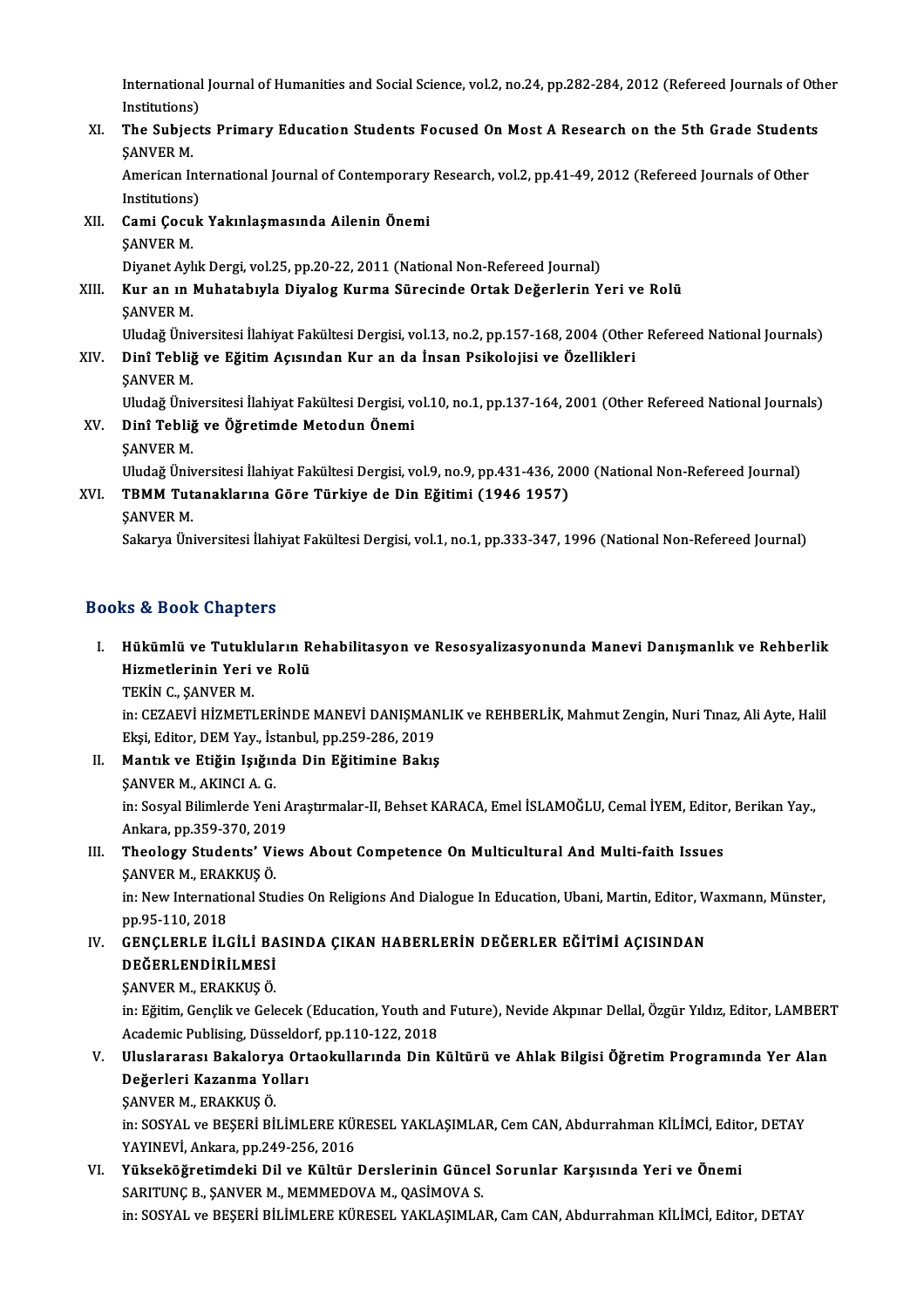YAYINEVİ, Ankara, pp.228-234, 2016<br>Kur'an'da Tabliž ve Eğitim Baikalı

- VI . Kur'an'da Tebliğ ve EğitimPsikolojisi YAYINEVİ,<br><mark>Kur'an'd</mark>:<br>Şanver M.<br><sup>Pman You</sup> Kur'an'da Tebliğ ve Eğitim<br>Şanver M.<br>Pınar Yayınları, İstanbul, 2001<br>Demekrasiya Cesis Sünesin Şanver M.<br>Pınar Yayınları, İstanbul, 2001<br>VIII. Demokrasiye Geçiş Sürecinde Türkiye'de Din Eğitimi (1946 1957)<br>SANVER M
- Pınar Yayın<br>Demokras:<br>ŞANVER M.<br>Pehber Aia Demokrasiye Geçiş Süre<br>ŞANVER M.<br>Rehber Ajans, Bursa, 1999

# Refluer Ajans, Bursa, 1999<br>Refereed Congress / Symposium Publications in Proceedings

efereed Congress / Symposiu<br>I. Gençlerde İnternet Bağımlılığı<br>AKINCLA C. SANVER M I. Gençlerde İnternet Bağımlılığı<br>AKINCI A.G., SANVER M. Gençlerde İnternet Bağımlılığı<br>AKINCI A. G. , ŞANVER M.<br>8th Eurasian Conference on Language and Social Sciences, Antalya, Turkey, 18 - 20 October 2019, pp.292-300<br>"Din Eğitimi" Tamlamasındaki "Din" Kayramı Üzerine. II. "Din Eğitimi" Tamlamasındaki "Din" Kavramı Üzerine<br>SANVER M., TEKİN C. 8th Eurasian Confere<br>"Din Eğitimi" Tamla<br>ŞANVER M., TEKİN C.<br>4. ULUSLARARASI CA "Din <mark>Eğitimi" Tamlamasındaki "Din" Kavramı Üzerine</mark><br>ŞANVER M., TEKİN C.<br>4. ULUSLARARASI ÇAĞDAŞ EĞİTİM ARAŞTIRMALARI KONGRESİ (4. International Contemporary Educational<br>Pessarsh Congress), Muğla Turkey 4., 97 Nevember 3018 ŞANVER M., TEKİN C.<br>4. ULUSLARARASI ÇAĞDAŞ EĞİTİM ARAŞTIRMALARI KONGRESİ (4. Inter<br>Research Congress), Muğla, Turkey, 4 - 07 November 2018, pp.700-714<br>Din Kültünü Ediniminde Prentweed Sebeel (İngiltere) Görlemler 4. ULUSLARARASI ÇAĞDAŞ EĞİTİM ARAŞTIRMALARI KONGRESİ (4. Intern<br>Research Congress), Muğla, Turkey, 4 - 07 November 2018, pp.700-714<br>III. Din Kültürü Ediniminde Brentwood School (İngiltere) Gözlemleri<br>FRAKKUS Ö, SANVER M. S Research Congress), Muğla, Turkey, 4 - 07 November 2018, pp.700-714<br>III. Din Kültürü Ediniminde Brentwood School (İngiltere) Gözlemleri<br>ERAKKUŞ Ö., ŞANVER M., SARITUNÇ B. 4.UluslararasıEğitimBilimleriSempozyumuAsos,Alanya,Turkey,3 -05May2018,pp.164-177 IV. An Outlook on Attitudes towards Different Cultures at Schools Conductıng Alternative Educatıonal Approaches ŞANVERM.,ERAKKUŞÖ. 4th Annual International Conference on Social Sciences, Atina, Greece, 24 - 27 July 2017 ŞANVER M., ERAKKUŞ Ö.<br>4th Annual International Conference on Social Sciences, Atina, Greece, 24 - 27 July 2017<br>V. ALTERNATİF OKULLARDA DİN EĞİTİMİNDE ÖRTÜK ÖĞRENME VE İNGİLTERE GÖZLEMLERİ<br>SANVER M 4th Annual<br>ALTERNAT<br>ŞANVER M.<br>IV. INTERN ALTERNATİF OKULLARDA DİN EĞİTİMİNDE ÖRTÜK ÖĞRENME VE İNGİLTERE GÖZLEMLERİ<br>ŞANVER M.<br>IX. INTERNATIONAL CONGRESS OF EDUCATIONAL RESEARCH (9. ULUSLARARASI EĞİTİM ARAŞTIRMALARI<br>KONGRESI) Ordu Turkov 11, 14 Mov 2017 np 86 91 ŞANVER M.<br>IX. INTERNATIONAL CONGRESS OF EDUCATIONAL RESEARCH (9. ULUSLARARASI EĞİTİM ARAŞTIRMALARI<br>KONGRESİ), Ordu, Turkey, 11 - 14 May 2017, pp.86-91 VI. DİN EĞİTİMİNDE ÖĞRETMEN VE DİN GÖREVLİSİ ADAYI ÖĞRENCİLERİN FARKLI KÜLTÜRLERLE KONGRESİ), Ordu, Turkey, 11 - 14 May 2017, pp.86-91<br>DİN EĞİTİMİNDE ÖĞRETMEN VE DİN GÖREVLİSİ ADAYI ÖĞRENC<br>BİRLİKTE DİN EĞİTİMİ KONUSUNDAKİ HAZIRBULUNUŞLUKLARI<br>ERAKKUS Ö, SANVER M DİN EĞİTİMİNDE ÖĞR<br>BİRLİKTE DİN EĞİTİM<br>ERAKKUŞ Ö., ŞANVER M.<br>IV INTERNATIONAL CON BİRLİKTE DİN EĞİTİMİ KONUSUNDAKİ HAZIRBULUNUŞLUKLARI<br>ERAKKUŞ Ö., ŞANVER M.<br>IX. INTERNATIONAL CONGRESS OF EDUCATIONAL RESEARCH (9. ULUSLARARASI EĞİTİM ARAŞTIRMALARI<br>KONGRESI), Ordu Turkey 11, 14 Mey 2017, pp.93,193 ERAKKUŞ Ö., ŞANVER M.<br>IX. INTERNATIONAL CONGRESS OF EDUCATIONAL RESE.<br>KONGRESİ), Ordu, Turkey, 11 - 14 May 2017, pp.92-102<br>AN QUTI QOK ON DIEEERENT CULTURES IN EDUC*I* KONGRESI), Ordu, Turkey, 11 - 14 May 2017, pp.92-102<br>VII. AN OUTLOOK ON DIFFERENT CULTURES IN EDUCATOIN AT SCHOOLS CONDUCTING ALTERNATIVE KONGRESI), Ordu, Turkey, 11 - 1<br>AN OUTLOOK ON DIFFERENT<br>EDUCATIONAL APPROACHES<br>SANVEP M. ERAKKUS Ö AN OUTLOOK ON DIFF<br>EDUCATIONAL APPRO<br>ŞANVER M., ERAKKUŞ Ö.<br>4th Annual International \$ANVER M., ERAKKU\$ Ö.<br>4th Annual International Conference on Social Sciences, Atina, Greece, 24 - 27 July 2017, pp.45 SANVER M., ERAKKUŞ Ö.<br>4th Annual International Conference on Social Sciences, Atina, Greece, 24 - 27 July 2017, pp.45<br>20 VIII. Yükseköğretime Başlayan Gençlerin Ders Etkinlikleri Yoluyla Sosyal Uyumunun Sağlanması<br>20 P 4th Annual International Conference o<br>Yükseköğretime Başlayan Gençleri<br>SARITUNÇ B., ŞANVER M., ERAKKUŞ Ö.<br>Hluclararası Sesval Hismet Konsresi, A Yükseköğretime Başlayan Gençlerin Ders Etkinlikleri Yoluyla Sosyal Uyumı<br>SARITUNÇ B., ŞANVER M., ERAKKUŞ Ö.<br>Uluslararası Sosyal Hizmet Kongresi, Ankara, Turkey, 29 - 31 May 2017, pp.379-380<br>Intersultural Beligious Edusatio SARITUNÇ B., ŞANVER M., ERAKKUŞ Ö.<br>Uluslararası Sosyal Hizmet Kongresi, Ankara, Turkey, 29<br>IX. Intercultural Religious Education (Bursa Sample)<br>SANVER M. Uluslararası Sosyal Hizmet Kongresi, Ankara, Turkey, 29 - 31 May 2017, pp.379-380 I<mark>ntercultural Religious Education (Bursa Sample)</mark><br>ŞANVER M.<br>The European Conference on Ethics, Religion Philosophy, ecerp 2016, Brighton, United Kingdom, 4 - 06 July 2016,<br>nn 41 47 **SANVER N<br>The Euro<br>pp.41-47<br>Thought:** The European Conference on Ethics, Religion Philosophy, ecerp 2016, Brighton, United Kin<br>pp.41-47<br>X. Thoughts and Practices of Religious Education in Alternative Schools in Turkey<br>SANVER M. ERAKKUS Ö. OLAOLUMA AHMER A pp.41-47<br><mark>Thoughts and Practices of Religious Educat</mark><br>ŞANVER M., ERAKKUŞ Ö., OLAOLUWA AHMED A.<br>The European Conference on Ethics Boligion & L Thoughts and Practices of Religious Education in Alternative Schools in Turkey<br>ŞANVER M., ERAKKUŞ Ö., OLAOLUWA AHMED A.<br>The European Conference on Ethics, Religion & Philosophy, ecerp 2016, Brighton, United Kingdom, 4 - 06 SANVER M., ERA<br>The European C<br>2016, pp.49-55<br>Tärk Kältänän The European Conference on Ethics, Religion & Philosophy, ecerp 2016, Brighton, United Kingdom, 4<br>2016, pp.49-55<br>XI. Türk Kültüründeki Eğitim Anlayışlarıyla Alternatif Eğitim Anlayışlarının Karşılaştırılması<br>5ANVEP M 2016, pp.49-55<br>XI. Türk Kültüründeki Eğitim Anlayışlarıyla Alternatif Eğitim Anlayışlarının Karşılaştırılması<br>ŞANVER M.